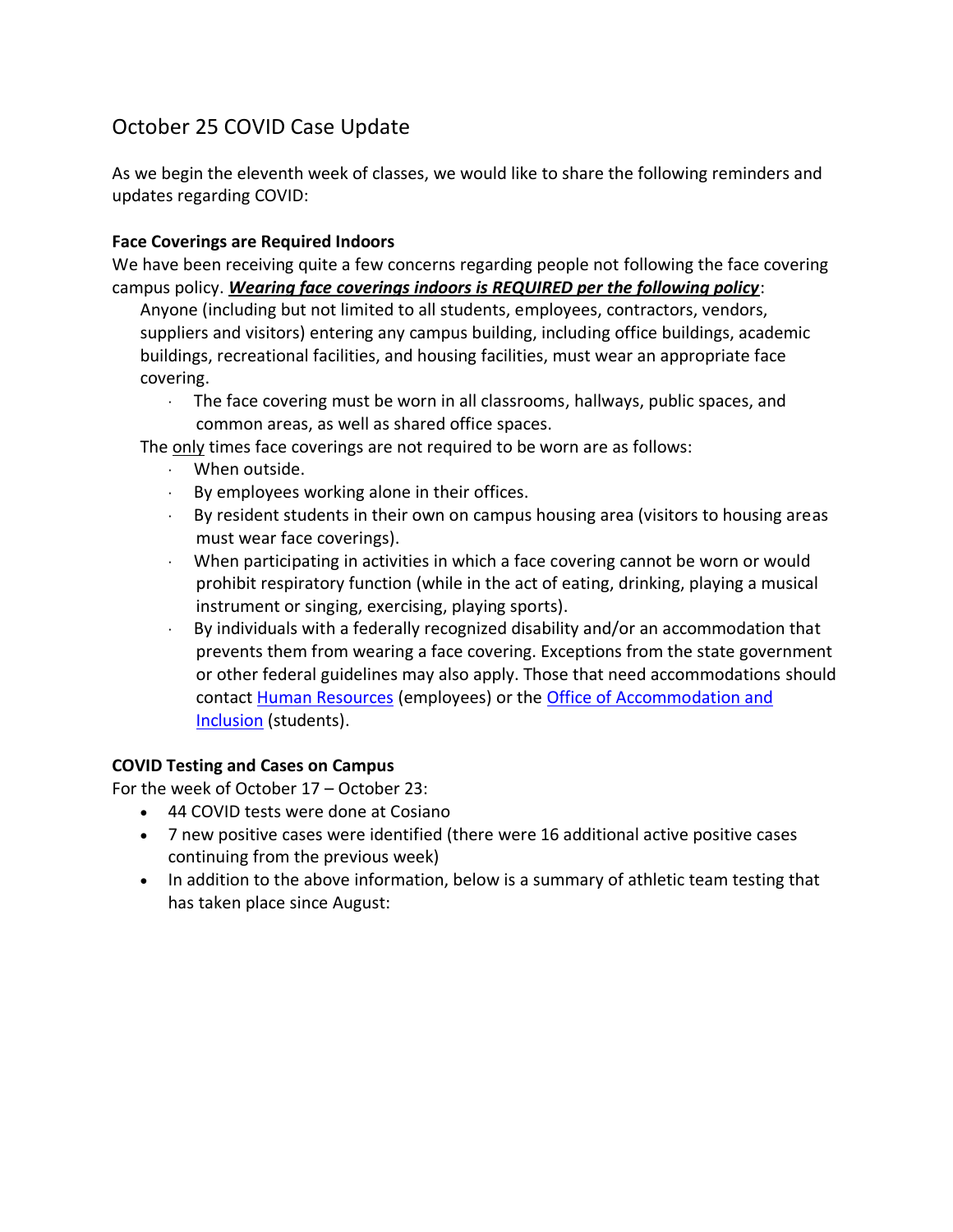| DATE       | <b>NUMBER OF</b><br><b>TESTS</b> | PERFORMED TYPE OF TEST | <b>NEGATIVE POSITIVE</b> |                |                                |
|------------|----------------------------------|------------------------|--------------------------|----------------|--------------------------------|
| 8/21/2021  |                                  | 12 Antigen             | 12                       |                |                                |
| 9/1/2021   |                                  | 54 Antigen             | 54                       | 0              |                                |
| 9/2/2021   |                                  | 14 Antigen             | 12                       | $\overline{c}$ |                                |
| 9/6/2021   |                                  | 4 Antigen              | 4                        | 0              |                                |
| 9/8/2021   |                                  | 13 Antigen             | 13                       | 0              |                                |
| 9/13/2021  |                                  | 35 Antigen             | 35                       | 0              |                                |
| 9/14/2021  |                                  | 10 PCR                 | 10                       | Ö              |                                |
| 9/15/2021  |                                  | 14 Antigen             | 14                       | 0              |                                |
| 9/22/2021  |                                  | 4 Antigen              | 4                        | 0              |                                |
| 9/30/2021  |                                  | 12 PCR                 | 12                       | 0              |                                |
| 10/4/2021  |                                  | 5 Antigen              | 5                        | 0              |                                |
| 10/5/2021  |                                  | 10 Antigen             | 10                       | 0              |                                |
| 10/6/2021  |                                  | 5 Antigen              | 5                        | 0              |                                |
| 10/7/2021  |                                  | 11 Antigen             | 11                       |                |                                |
| 10/11/2021 |                                  | 112 Antigen            | 110                      |                | 2 (1 false positive after PCR) |
| 10/13/2021 |                                  | 16 Antigen             | 16                       |                |                                |
| 10/13/2021 |                                  | 3 PCR                  | 3                        | 0              |                                |
|            |                                  |                        | 330                      |                |                                |

*Please remember that if you test positive for COVID, you need to inform the Cosiano Health Center (419-434-4550) so contact tracing can be initiated. Instructors are also being asked to keep seating charts for classes in order to assist with the contact tracing process. If you are a UF Employee, please also contact Human Resources (419-434-6964) to determine if work accommodations or leave options are needed.*

### **Vaccinations and Boosters**

You can contact the following locations for COVID vaccine and booster availability information:

- Kroger: **[www.kroger.com/ohiocovidvaccine](http://www.kroger.com/ohiocovidvaccine) or by calling 866-211-5320**.
- CVS: **[www.cvs.com/vaccine/intake/store/covid-screener/covid-qns](https://www.cvs.com/vaccine/intake/store/covid-screener/covid-qns) or by calling 1- 800-746-7287**
- Walgreens: **[www.walgreens.com/covidvaccine](https://www.walgreens.com/covidvaccine)**
- Rite Aid : **<http://ritea.id/ohio>**
- Meijer: **<https://clinic.meijer.com/>**
- Walmart: **[walmart.com/covidvaccine](http://walmart.com/covidvaccine)**

## **Contact Tracing Information**

- Universities follow different guidelines than K-12 schools (e.g. a close contact is labeled as one closer than 6 ft for15 minutes or more total time in the day regardless of wearing a face covering).
- Fully vaccinated individuals who get classified as a close contact do not need to quarantine. Instead, they should wear a face covering for 14 days from the last date of contact. Cosiano must have proof of vaccination.
- Non-vaccinated asymptomatic close contacts may now quarantine for 7 days after the last date of contact and then test between days 5-7. If they test negative and still have no symptoms on day 7, they may be released from quarantine starting on day 8. They should wear a mask for 14 days from last date of contact.
- The UF Telehealth department will continue to do contact tracing for UF students/employees.
- Cosiano does have home tests that they can provide to asymptomatic people.